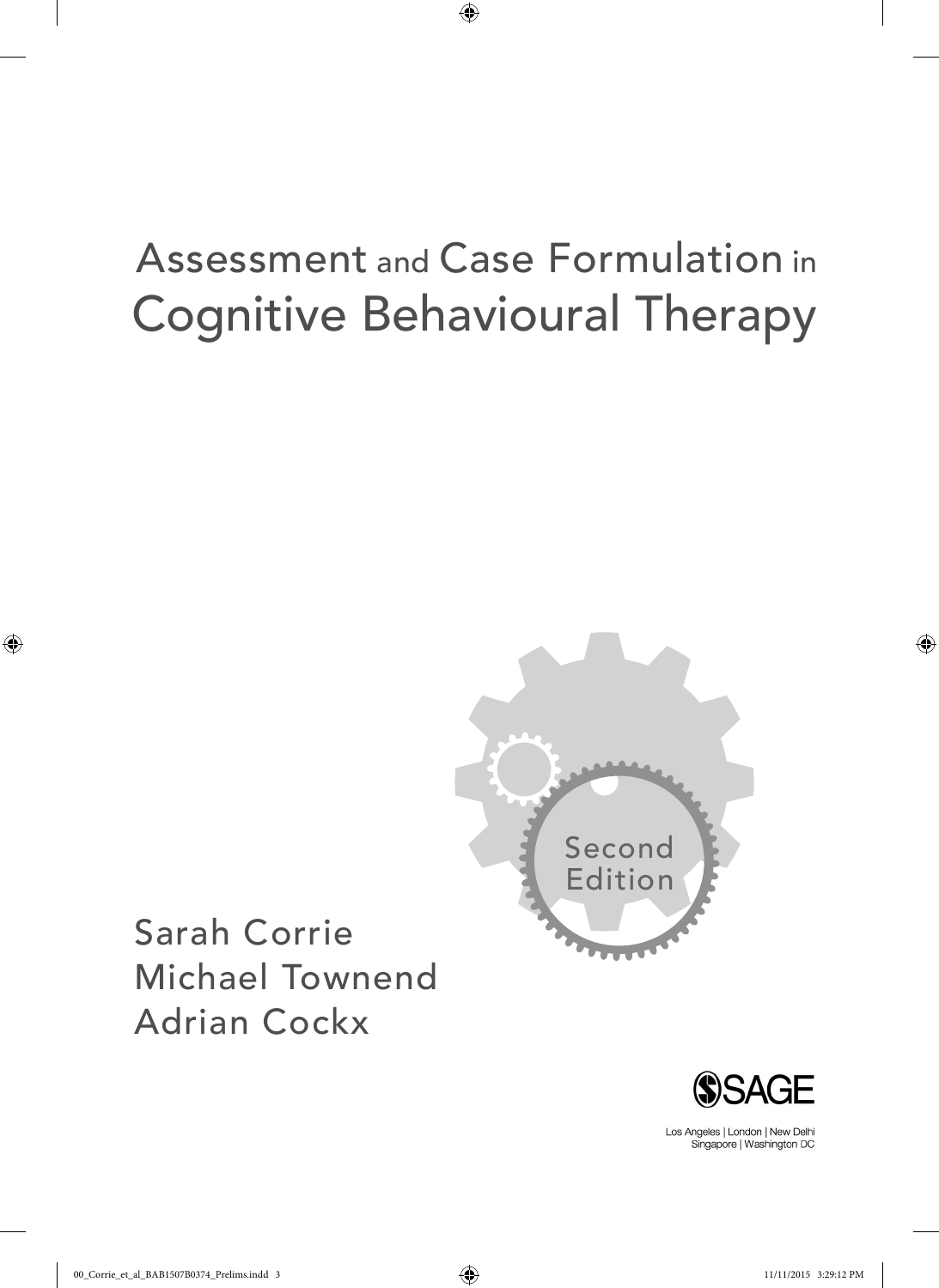

Los Angeles | London | New Delhi Singapore | Washington DC

SAGE Publications Ltd. 1 Oliver's Yard 55 City Road London EC1Y 1SP

SAGE Publications Inc. 2455 Teller Road Thousand Oaks, California 91320

SAGE Publications India Pvt Ltd B 1/I 1 Mohan Cooperative Industrial Area Mathura Road New Delhi 110 044

SAGE Publications Asia-Pacific Pte Ltd 3 Church Street #10-04 Samsung Hub Singapore 049483

⊕

Editor: Susannah Trefgarne Assistant editor: Laura Walmsley Production editor: Rachel Burrows Marketing manager: Camille Richmond Cover design: Lisa Harper-Wells Typeset by: C&M Digitals (P) Ltd, Chennai, India Printed and bound by CPI Group (UK) Ltd, Croydon, CR0 4YY



Chapters 1 and 17 © Sarah Corrie, Michael Townend and Adrian Cockx 2016 Chapter 2 © Michael Townend, Sarah Corrie, Adrian Cockx and Alec Grant 2016 Chapter 3 © Adrian Cockx, Sarah Corrie and Michael Townend 2016 Chapter 4 © Sarah Corrie, Michael Townend and Adrian Cockx 2016 Chapter 5 © Michael Townend, Sarah Corrie and Adrian Cockx 2016 Chapter 6 © Rita Santos 2016 Chapter 7 © Rita Woo 2016 Chapter 8 © Katy Bradbury 2016 Chapter 9 © Michael Townend 2016 Chapter 10 © Teresa Palmieri and Adrian Cockx 2016 Chapter 11 © Kate Daley and Adrian Cockx 2016 Chapter 12 © Blake Stobie and Simon Darnley 2016 Chapter 13 © Kerry Young and Nick Grey 2016 Chapter 14 © Helen Macdonald and Dzintra Stalmeisters 2016 Chapter 15 © Michael Townend and Kate Davidson 2016 Chapter 16 © Sandra Bucci and Gillian Haddock 2016

First edition published 2008. Reprinted 2008, 2009, 2010, 2011, 2012, 2014

This second edition published 2016

⊕

Apart from any fair dealing for the purposes of research or private study, or criticism or review, as permitted under the Copyright, Designs and Patents Act, 1988, this publication may be reproduced, stored or transmitted in any form, or by any means, only with the prior permission in writing of the publishers, or in the case of reprographic reproduction, in accordance with the terms of licences issued by the Copyright Licensing Agency. Enquiries concerning reproduction outside those terms should be sent to the publishers.

#### **Library of Congress Control Number: 2015939913**

#### **British Library Cataloguing in Publication data**

A catalogue record for this book is available from the British Library

ISBN 978-1-4739-0275-6 ISBN 978-1-4739-0276-3 (pbk)

At SAGE we take sustainability seriously. Most of our products are printed in the UK using FSC papers and boards. When we print overseas we ensure sustainable papers are used as measured by the PREPS grading system. We undertake an annual audit to monitor our sustainability.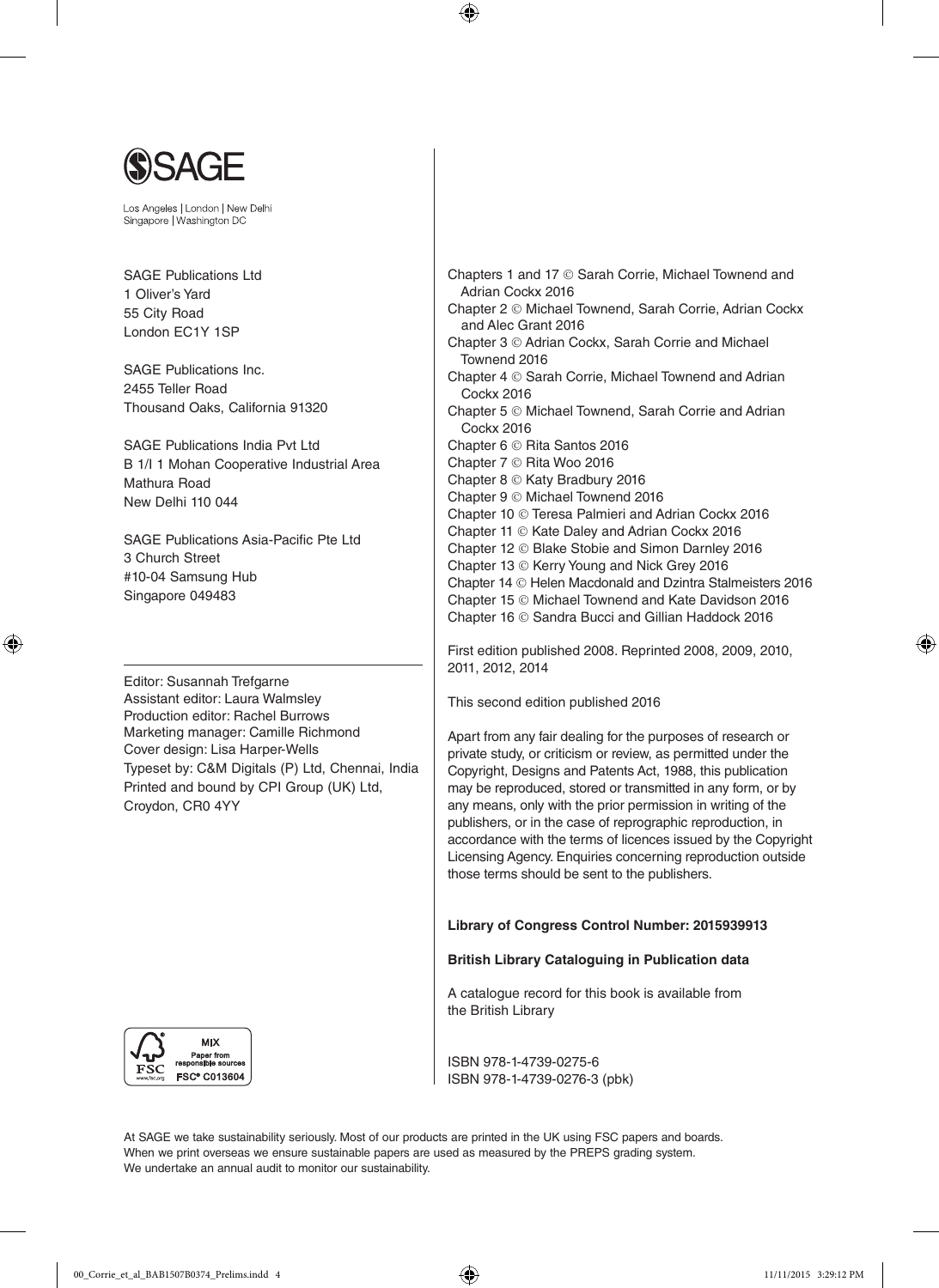# ONE Introduction and Orientation to the Current Status of CBT

⊕

*Sarah Corrie, Michael Townend and Adrian Cockx*

# Learning objectives

⊕

After reading this chapter and completing the learning activities provided you should be able to understand:

- The aims of this book.
- How competence is defined and understood in cognitive behavioural therapy.
- The increasingly complex contexts in which CBT is now commissioned and delivered.
- How to use this book to best meet your learning and development needs.

### Introduction

The aim of this book is to help you understand the philosophies, principles, methods and techniques that can inform the effective assessment and case formulation of your clients' needs and, in doing so, assist the development of your mastery of cognitive behavioural therapy (CBT).

Assessment and case formulation, within the context of a co-constructed therapeutic relationship, lie at the heart of effective CBT. Conducting a thorough, theoretically and relationally informed assessment and using the information obtained to devise a case formulation that can assist intervention planning are clinical activities that have been consistently identified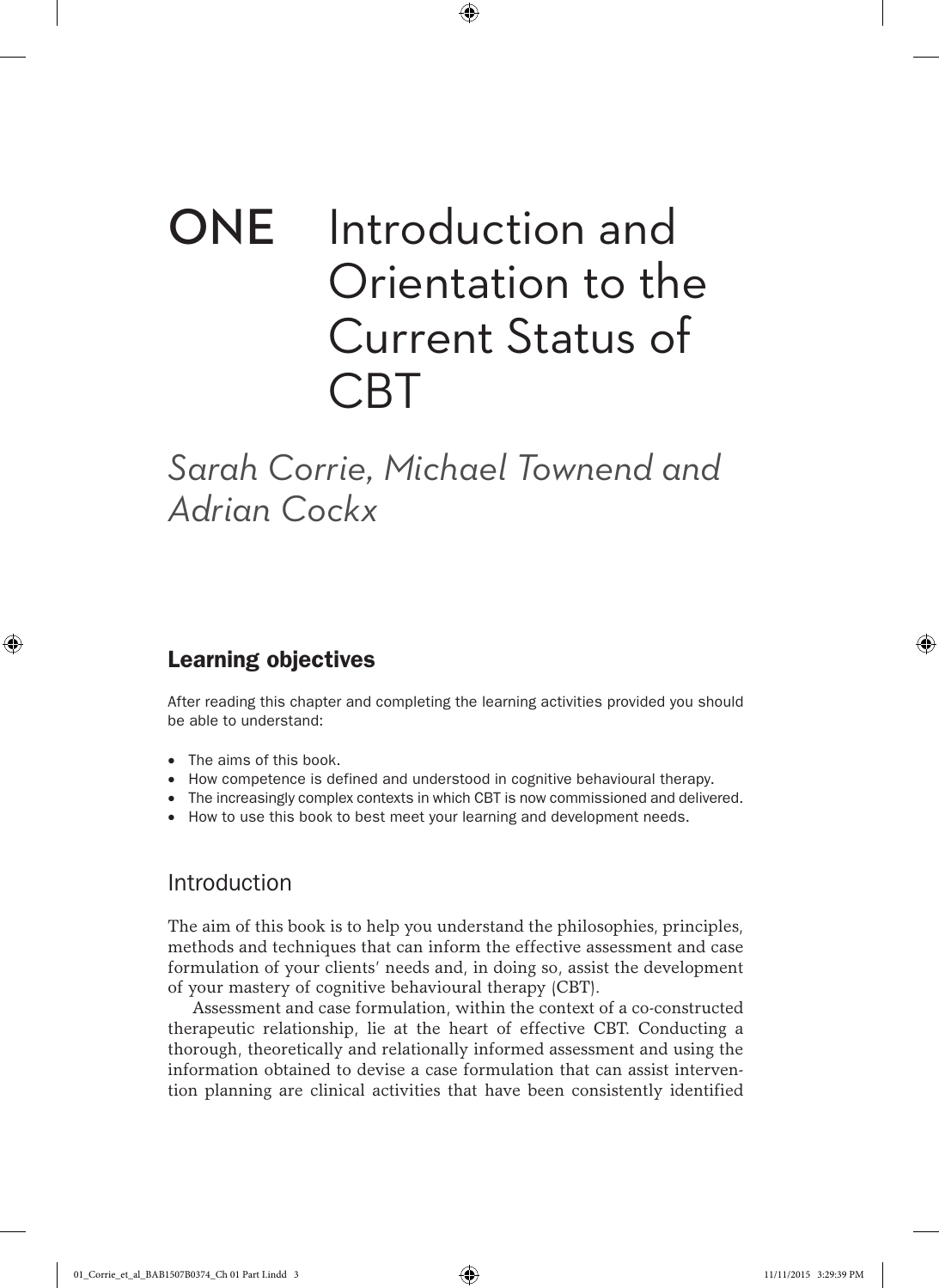as forming the backbone of CBT (Grant and Townend, 2008; Corrie and Lane, 2010). However, knowledge of the optimal ways of carrying out these activities remains lacking. Despite some laudable attempts to provide clearer guidance (see for example, Butler, 1998; Kuyken et al., 2009; Corrie and Lane, 2010), the lack of consensus about how to assess and formulate clients' needs disadvantages those practitioners who seek to develop a rigorous and systematic approach that can take account of developments in the field, respond to the demands of different service contexts and remain attentive to the unique characteristics of the individual client.

⊕

The lack of definitive guidelines on how best to assess and formulate clients' needs is perhaps not surprising when we consider the terrain that must be navigated. Contemporary CBT is a broad, emerging therapeutic landscape that encompasses a range of concepts, theories, models and styles of working, rather than a single, unified discipline (Gilbert, 2008; Grant et al., 2008; Westbrook et al., 2011). What constitutes effective assessment and case formulation within one 'school' of CBT may, therefore, look somewhat different in another and may also alter with the passage of time as advances in the field occur.

Although certain fundamental assumptions may be shared (for example that cognition plays an important role in distress and is amenable to intervention) the range of problem-specific formulation models and disorder-specific constructs guiding assessment and intervention planning has increased exponentially. As noted by Grant and Townend (2008), the amount of content that needs to be absorbed can feel overwhelming until the theoretical assumptions shared across models become clear.

Experienced practitioners who are confident that their knowledge of models and protocols remains current will also encounter challenges at least some of the time. Indeed, navigating a constantly changing theoretical and empirical landscape whilst holding in mind our clients' self-told stories arguably *should* be a challenge. Clients do not always present with neatly packaged difficulties that can be swiftly or easily categorized according to therapists' preferred classification schemes. Even where clients appear to have relatively uncomplicated needs or clearly do meet diagnostic criteria for a particular disorder, the way in which therapy unfolds will depend on a wide variety of factors including the skillfulness of the therapist in engaging, understanding, conceptualizing and responding to emergent issues on a moment-by-moment and session-by-session basis. As Padesky (1996a) observes, competence requires both knowledge of cognitive and behavioural theory and an ability to apply this knowledge in a systematic fashion to the material encountered in the consulting room. This was echoed more recently by the Improving Access to Psychological Therapies (IAPT) initiative (see www.iapt.nhs.uk/aboutiapt/website-archive/competencies-and-national-occupational-standards/ cognitive-behavioural-therapy-competences-framework) where it is noted that although a structured therapy, CBT:

01\_Corrie\_et\_al\_BAB1507B0374\_Ch 01 Part I.indd 4 11/11/2015 3:29:40 PM

⊕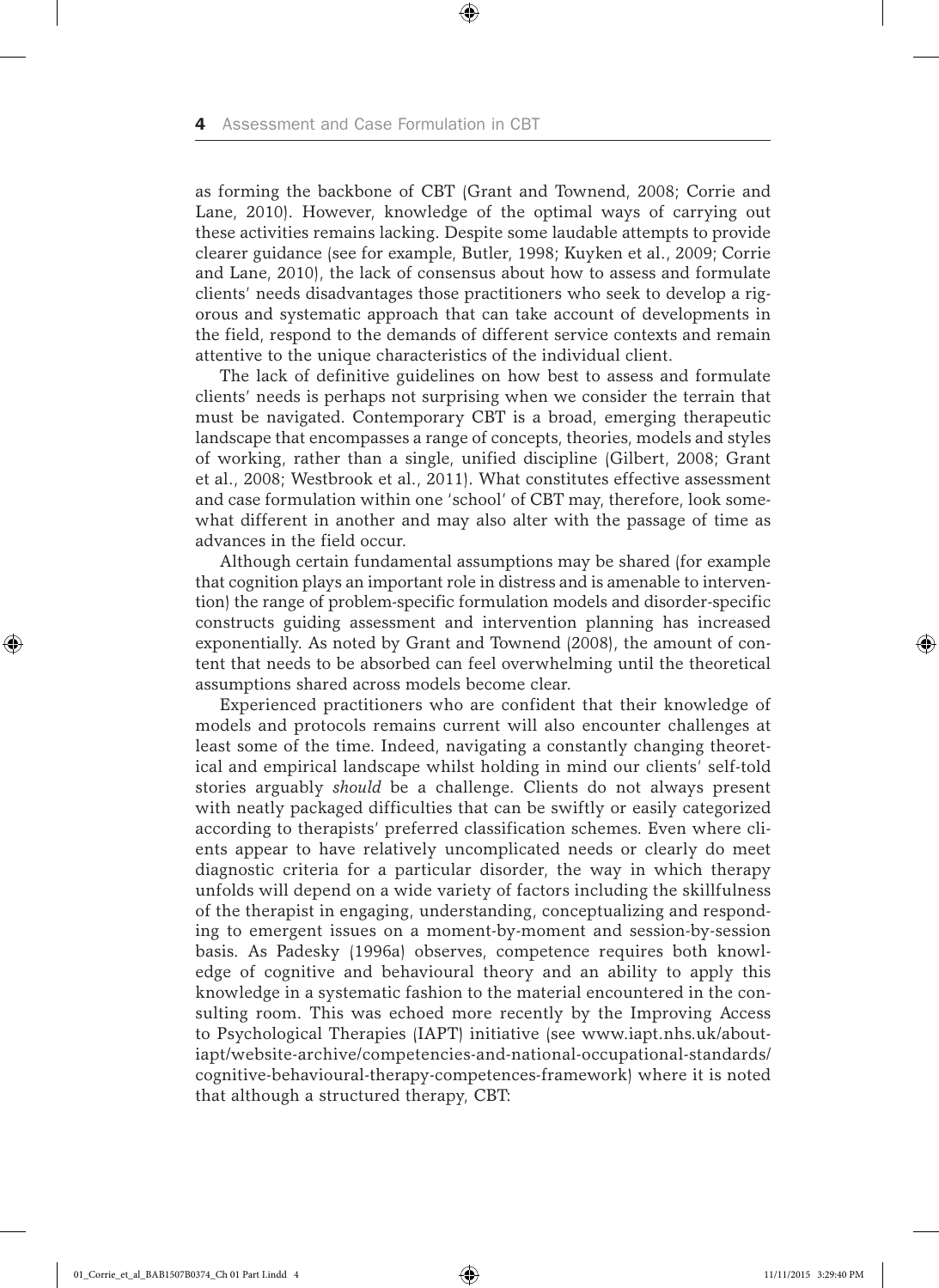...works best if therapists consistently maintain a sense that clients need to understand themselves through a process of 'guided-discovery', so that they find out about themselves for themselves... CBT should help clients learn skills which enable them to cope with future adversity in a more effective way.

⊕

Individuals with the same diagnosis or problem of living are not a homogeneous group and when working with clients, therapists face an unending series of choices about which direction to take. Therapy will always need to be tailored to the individual client even where what is being offered is a manualized intervention.

# Contextual factors shaping the delivery of CBT

At the same time as having to negotiate an evolving scholastic and clinical terrain, CBT practitioners also need to embrace the shifting demands and expectations of their services. In the past 50 years or so, the ways in which psychological therapies are mandated, organized and practised have changed radically (Lunt, 2006). The development and delivery of CBT is couched within a broader political, social and economic climate characterized by unprecedented levels of unpredictability, complexity and volatility. This evolving and uncertain climate has a number of implications for the knowledge and skills that CBT therapists are expected to acquire, the clinical problems with which they need to be equipped to work and the training routes available to facilitate the development of their competence.

A first implication of this rapidly changing professional climate is that in recent years the professions themselves have come under greater scrutiny and control (see Lo, 2005; Lane and Corrie, 2006, for a review of these debates). This has contributed to the increasing professionalization and regulation of the psychological therapies including CBT, as well as the need for more objective standards to guide policy. Both the demonstrated efficacy of cognitive and behavioural therapies for a diverse range of mental health problems and the commitment to ongoing refinement through the accumulation of a robust evidence-base have enabled CBT to secure an advantageous position with government and other funding bodies who seek evidence of efficacy as a basis for commissioning (McHugh and Barlow, 2010). In the context of a health care climate organized around empirically-supported interventions, CBT is likely to remain a desirable commissioning choice.

A second major, and related, development has been the advent of the UK government's initiative for England, *Improving Access to Psychological Therapies* (IAPT; Department of Health, 2008a), funded and developed to improve the psychological well-being of the population through more rapid and consistent access to evidence-based therapies. IAPT has resulted in the emergence of a new CBT workforce to deliver routine and first-line stepped care interventions – a workforce created to support Primary Care Trusts in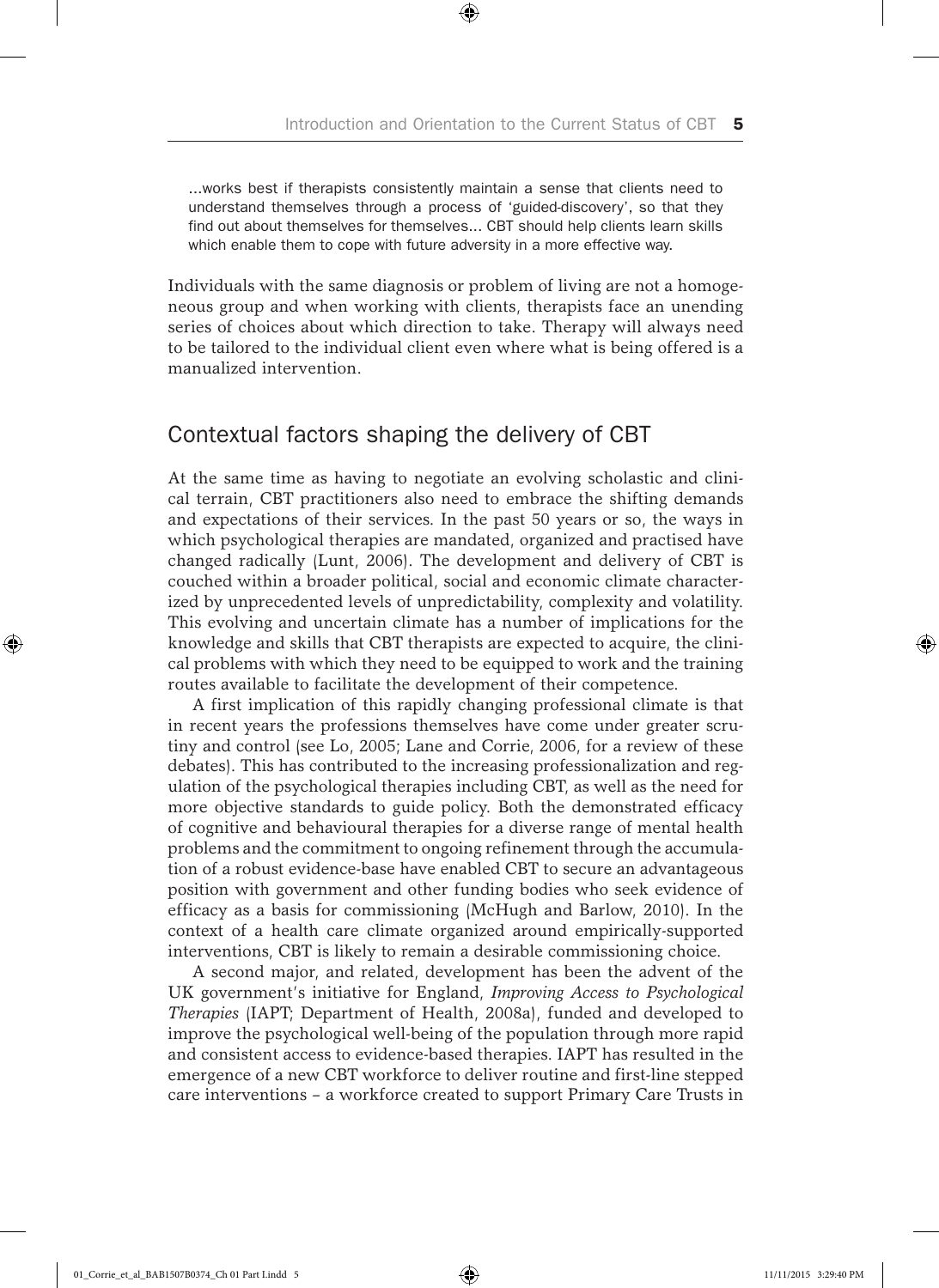implementing National Institute for Health and Clinical Excellence (NICE) guidelines for people suffering from depression and anxiety disorders. The ability of this workforce to deliver on the targets specified requires skill in the implementation of empirically-supported interventions which in turn depend upon well-honed knowledge of how to assess and formulate clients' needs within the context of protocol-guided practice. Thus, through IAPT, CBT has become uniquely placed within the government's mandate to increase the availability of psychological therapies.

⊕

A third implication is that there are now in the UK established pathways through which individuals can become formally 'accredited' as CBT practitioners, based on their ability to evidence sufficient levels of clinical experience, knowledge, skill and professionalism. As the lead organization for CBT in the UK, the British Association for Behavioural & Cognitive Psychotherapies (BABCP, 2012) specifies the 'Minimum Training Standards' for eligibility for accreditation. These standards outline the number of CBT cases which must be completed, the number of clinical practice hours to be accrued and the amount and type of supervision that must be received to support this practice. Additionally, written submissions are required demonstrating both theoretical and clinical understanding of a spectrum of client presentations. IAPT therapists in particular are offered employment contracts on the basis of completing a rigorous training that maps on to these requirements and follows a specific curriculum.

As protocols are developed to target the unique cognitive and behavioural profiles of specific disorders, issues of adherence (i.e. whether the therapy is delivered according to the protocol) and competence (whether the therapy is delivered with sufficient skill) become vital to ascertain. However, this gives rise to questions about the nature of competence itself – in particular, what does 'competent' CBT look like, what is the knowledge and skill-base that needs to be acquired and how can competence be reliably and accurately measured?

Muse and McManus (2013: 485) have defined competence in CBT as, '… the degree to which a therapist demonstrates the general therapeutic and treatment-specific knowledge and skills required to appropriately deliver CBT interventions which reflect the current evidence base for treatment of the patient's presenting problem'. In their work aimed at identifying the activities that typify proficient CBT for clients with depression and anxiety disorders, Roth and Pilling (2007) have devised a map of competences which provides important clarification of the knowledge, skills and attitudes required. Through reviewing the efficacy of therapeutic approaches demonstrated in controlled trials, and studying the associated treatment manuals, Roth and Pilling have identified over 50 competences that appear central to the delivery of effective CBT for depression and anxiety disorders. The authors note that given the number and levels of competences outlined, the framework should not be used in a prescriptive way but rather seen as an aid to decision-making, competence development and assessment of therapist skill.

⊕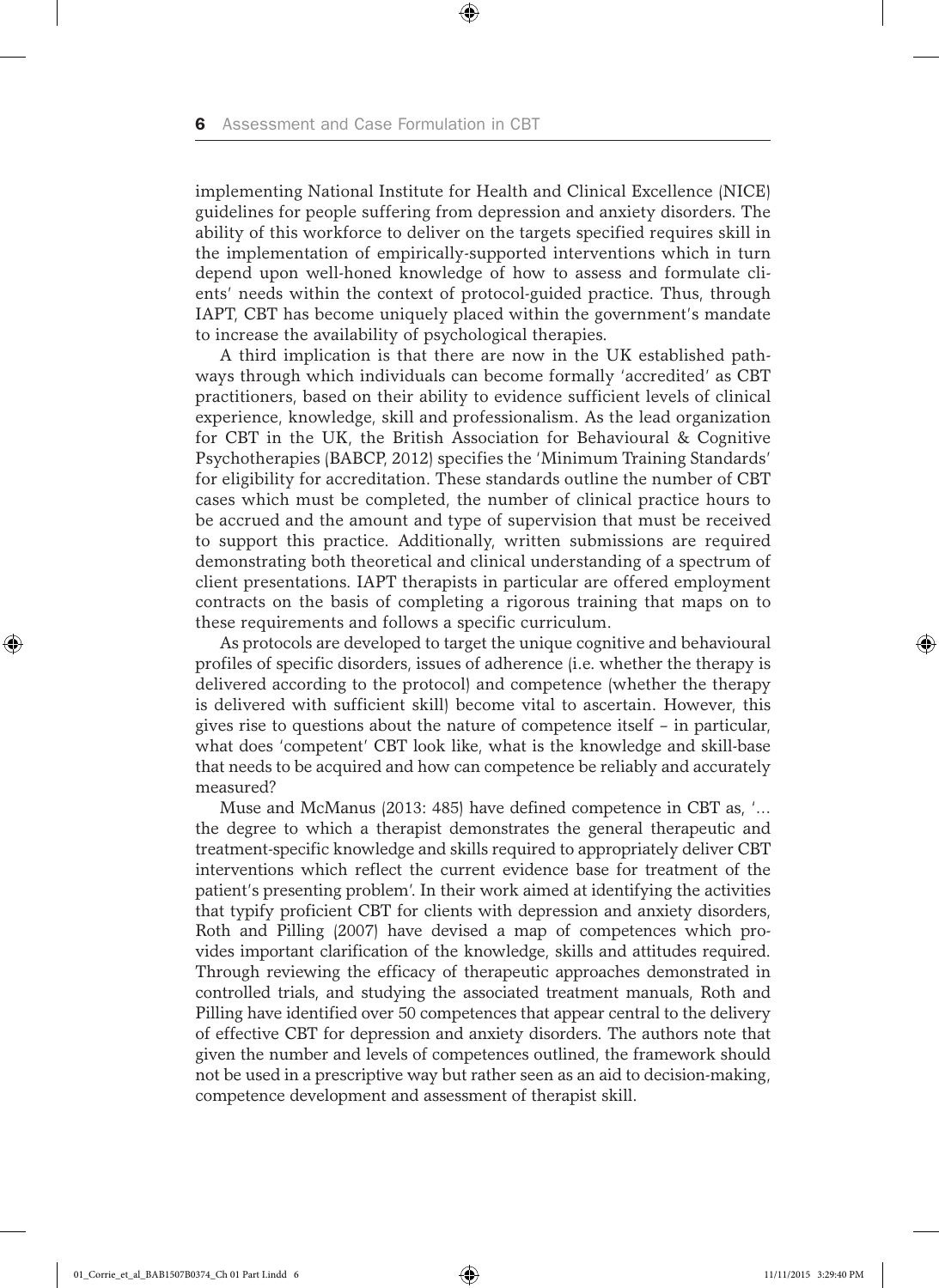The identified competences have been organized into five domains each of which comprises a range of activities which in turn consist of a set of specific skills. These are as follows (see also www.ucl.ac.uk/CORE):

⊕

- 1. Generic (the so-called 'common factors' of effective therapy such as knowledge of mental health problems and the ability to form positive working alliances with clients).
- 2. Basic CBT competences (such as a working knowledge of common cognitive distortions, the ability to structure therapy and how to explain to clients the rationale for homework).
- 3. Specific behavioural and cognitive techniques (e.g. the principal methods and techniques that are employed in most CBT interventions such as exposure and response prevention and guided discovery).
- 4. Problem-specific competences (those CBT interventions and procedures adapted to specific disorders. The competence framework details these for specific phobias, social phobia, panic disorder, obsessive-compulsive disorder, generalized anxiety disorder, post-traumatic stress disorder and depression).
- 5. Metacompetences (those 'higher order' skills of thinking and procedural knowledge that enable a therapist to implement and adapt, pace and time specific interventions in response to client need).

Assuming that competence can be defined, described and identified in practice, how do we assess our own and others' progress towards it? In their review of the methods currently available for assessing proficiency in CBT, Muse and McManus (2013) identify examples of both transdiagnostic CBT rating scales (that is, those assessing the general CBT competences demonstrated in a particular session) and disorder-specific measures (i.e. assessing the competences required to deliver a particular treatment protocol for a given disorder). An example of the former would be the Cognitive Therapy Scale – Revised (Blackburn et al., 2001), whereas an example of the latter would be Cognitive Therapy Scale – Psychosis (Haddock et al., 2001). There can be challenges with implementing disorder-specific measures of assessment in routine clinical services (Muse and McManus, 2013). Nonetheless, competence frameworks, generic and disorder-specific measures of therapist competence and the available evidence-base all point to an emerging clarification of what proficient CBT comprises, the knowledge, attitudes and skills to which novice CBT therapists need to aspire, and the abilities that supervisors and trainers should inculcate in their students.

The above factors represent just some of the enabling and constraining factors which CBT therapists must understand and negotiate in order to provide an optimally effective service to their clients. What is also evident is that within these rapidly evolving professional contexts, practitioners are increasingly required to take responsibility for their professional development, to be able to synthesize insights from theory, research and practice

⊕

 $\Leftrightarrow$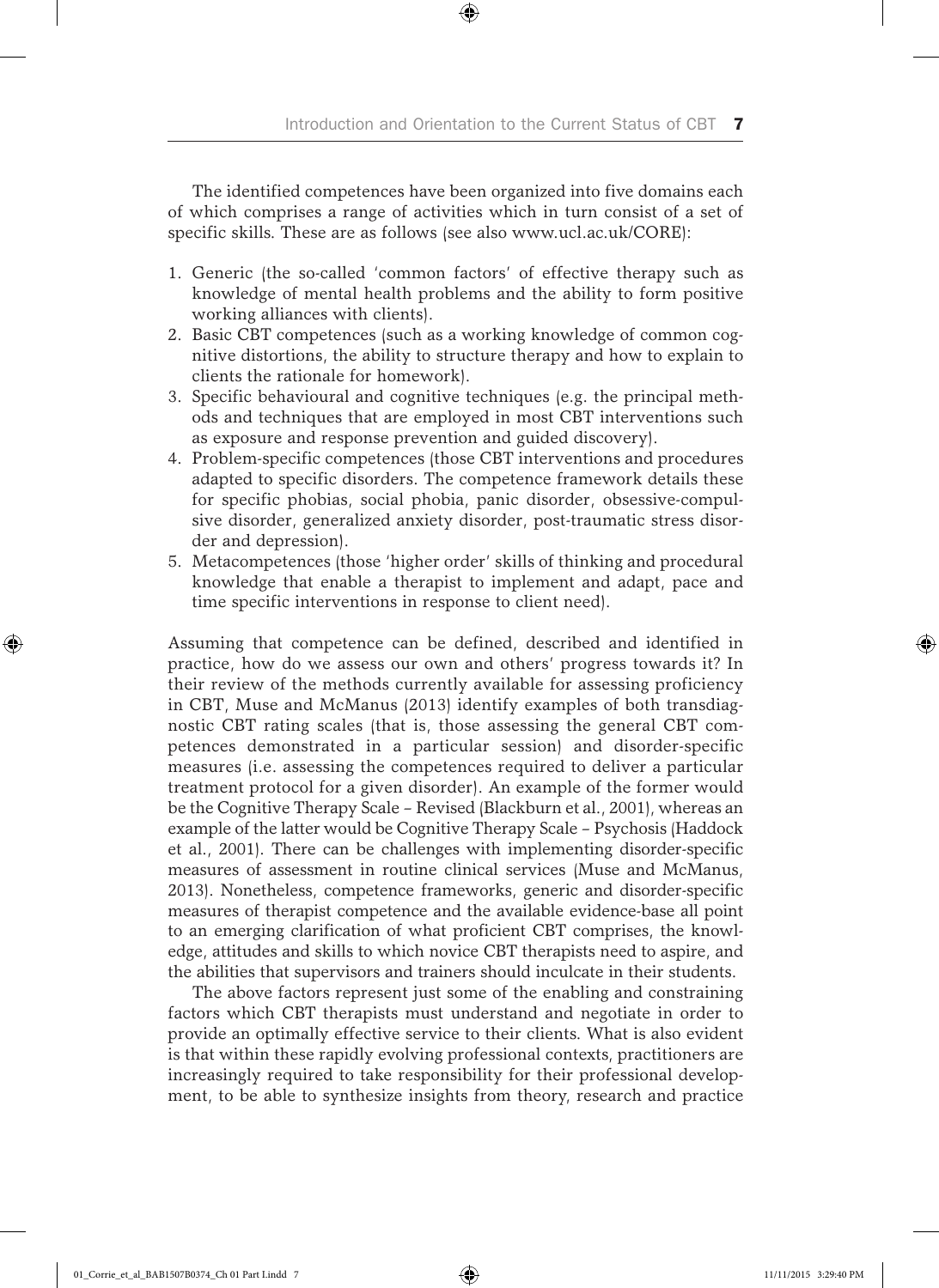to inform their work with clients, and to see themselves as lifelong learners so that their knowledge and skills remain fit for purpose (we address this in more detail in Chapter 17). Indeed, there is an argument that professional 'survival' is tied to our commitment to remain informed and justify our practice (Guest, 2000). This book speaks to this agenda and in the chapters that follow we have attempted to provide information, offer guidance and acquaint you with the necessary skills that can serve to enhance the quality of your CBT practice and aid your endeavours as lifelong learners.

⊕

# The second edition of this book: the vision behind the content

Knowledge of clinical presentations is never static and since the first edition, scholarly activity, professional expertise and changes in diagnostic classification have taken collective understanding of clients' difficulties and needs in new directions, a process that will undoubtedly continue. In this second edition we have sought to retain the essence of what made the first edition so influential and popular, whilst also remaining abreast of developments in the field as well as standards in professional practice and the diverse contexts in which CBT therapists now deliver their services.

We have sought to capture some of the many ways in which CBT is practised by including a series of case studies describing the adaption of CBT assessment and case formulation for different clinical presentations. As noted previously, there is no single model of therapy that is 'CBT' and it will become evident from reading the different chapters that our contributors (and indeed ourselves as the authors of this text) do not adhere to identical understandings of what precisely CBT is or how it is optimally delivered. This diversity is intentional as we believe that any text seeking to do justice to such a rich discipline needs to reflect at least some of the perspectives that now characterize the field.

As Clark (2014: xv) asserts, the task for therapists is always one of needing to '…tailor CBT methods whilst remaining true to the core principles'. Our contributors have, we believe, achieved this admirably, demonstrating how they have adapted their approach to engage and work effectively with their clients while remaining committed to the core principles that define the field. What our contributors share is (1) a commitment to empirically underpinned and theoretically informed approaches to the therapeutic relationship and to assessment and formulation; (2) an ability to provide a contemporary perspective on their area of expertise; and (3) a first-hand knowledge of how rewarding (but at times challenging and even bewildering) therapeutic practice can be.

The brief we gave our contributors was to hold in mind information and guidance that would support CBT practitioners in working towards

01\_Corrie\_et\_al\_BAB1507B0374\_Ch 01 Part I.indd 8 11/11/2015 3:29:40 PM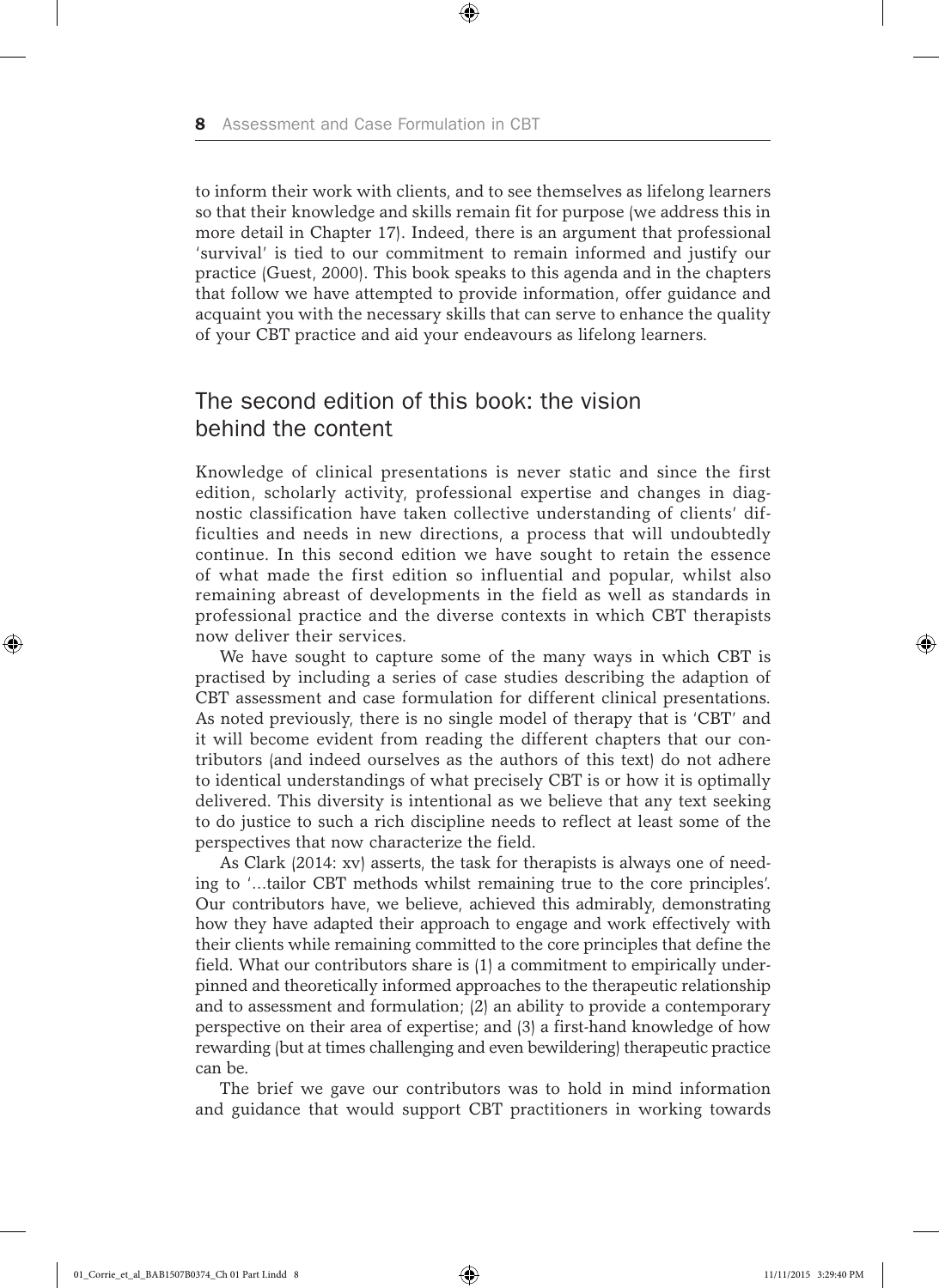⊕

mastery of a particular application of CBT assessment and formulation, as well as reflective exercises to support readers' further engagement with the topic. Additionally, we wanted to avoid the 'polished' case studies that can sometimes attract criticism from (especially novice) readers that they are too remote to feel entirely accessible. In practice, there is often a need to balance accuracy and helpfulness. Decisions are always context-dependent and involve an understanding of what is possible in the settings in which we work (Lane and Corrie, 2012). How precisely CBT assessment and case formulation are undertaken will be impacted by a variety of factors. These include case management concerns (e.g. risk assessment) and service constraints (some services may 'cap' the number of CBT sessions provided at a level which falls below that recommended by NICE guidelines for a particular disorder) and will at times incorporate clinical decision-making that involves cross-disciplinary input.

As such, although our contributors have presented their clinical reasoning very clearly, they have focused on what works when attempting to make sense of clinical dilemmas in the messy 'real world' settings in which therapy is often delivered, rather than on how therapeutic outcomes ideally look when confounding factors are removed. We were delighted that our authors supported this vision and are enormously grateful to them for sharing their knowledge and expertise. As is often the case, editing the case studies has enabled us to grow in our knowledge and understanding of how to work effectively in a rapidly changing field.

## Who is this book for?

♠

Our aim is to support the learning and development needs of CBT therapists at all stages of their careers so that regardless of their baseline level of competence and service setting, readers can become increasingly skilled in undertaking CBT assessments and developing case formulations. We hope, therefore, that this book will be useful for a wide range of practitioners including:

- CBT therapists at the start of their careers who are grappling with the complexity of clinical material for the first time.
- Newly qualified CBT therapists who are seeking to refine their core skills in key areas.
- More experienced professionals wishing to hone their approach and wanting a helpful CPD text.
- CBT supervisors wanting systematic and effective ways of helping their supervisees make sense of their clients' needs as the clinical picture emerges.
- Trainers who wish to expand their repertoire of approaches for introducing students to the fundamentals of assessment and case formulation in CBT.

01\_Corrie\_et\_al\_BAB1507B0374\_Ch 01 Part I.indd 9 11/11/2015 3:29:40 PM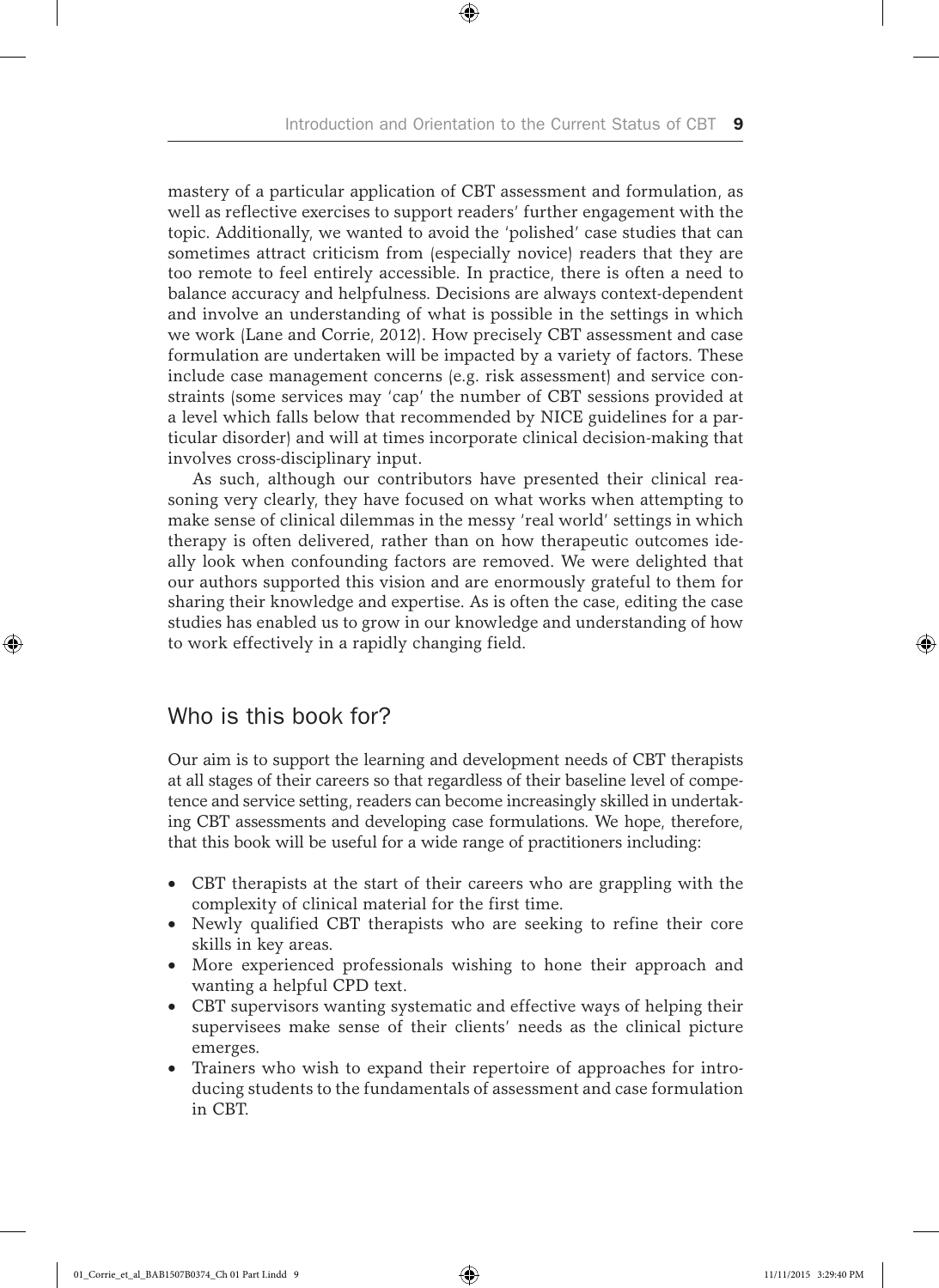We also hope that this book will be a useful source of information for clinical leads, service managers and others involved in the professional development and mentoring of CBT practitioners in a wide variety of training and professional practice contexts.

⊕

#### About the book

The book is divided into three parts. In Part 1, the reader is introduced to the fundamental and more advanced technical and procedural aspects of cognitive behavioural assessment and case formulation. Specifically, Chapter 2 examines both nomothetic and idiographic assessment and offers guidance on how to approach this. The therapist's ability to understand and adapt to the internal world of the client is of critical importance. The meanings attributed to self, others and the world that the client inhabits (including enabling and disabling environments, and personal history) and the contexts in which certain beliefs and behavioural repertoires have developed, are all part of the terrain with which the therapist must become acquainted.

Of central importance to the collaborative nature of the approach, CBT relies upon the relationship between therapist and client, and the ability of the therapist to manage the therapeutic process. In addition to the technical requirements of assessment and formulation attention must, therefore, be paid to the collaboration formed with the client from the earliest stages of engagement. Chapter 3 examines the process and relational aspects of CBT assessment. There is a paucity of research (and indeed training opportunities) in this area relative to other areas of CBT practice. Moreover, given the outcome orientation of many services in which CBT is delivered, and a variety of caseload and other service-related pressures, there can be a tendency towards time-efficient models of service delivery that prize task-focused over process-oriented elements – a criticism which has been levied at the field of CBT historically (see for example, Safran and Muran, 2000). Appreciating how process and relational factors can be understood by the theories and research that inform CBT practice is, therefore, a vital contribution to enhancing therapist effectiveness. This chapter offers the reader an opportunity to broaden their practice and better understand the intricacies of both the opportunities and challenges that can arise in aiming to develop a collaborative working relationship with clients.

Chapter 4 examines the fundamentals of case formulation. Kuyken et al. (2009) have argued that case formulation in CBT requires higher-order skills and propose the need for 'focused training' particularly as therapists use clinical data to move from the descriptive to the more explanatory levels which require more theory-driven inferences. Chapter 4 provides some frameworks that can help you make sense of the data gathered and offers guidance on how to systematically improve your skills in case formulation, building on the ideas presented in Chapters 2 and 3.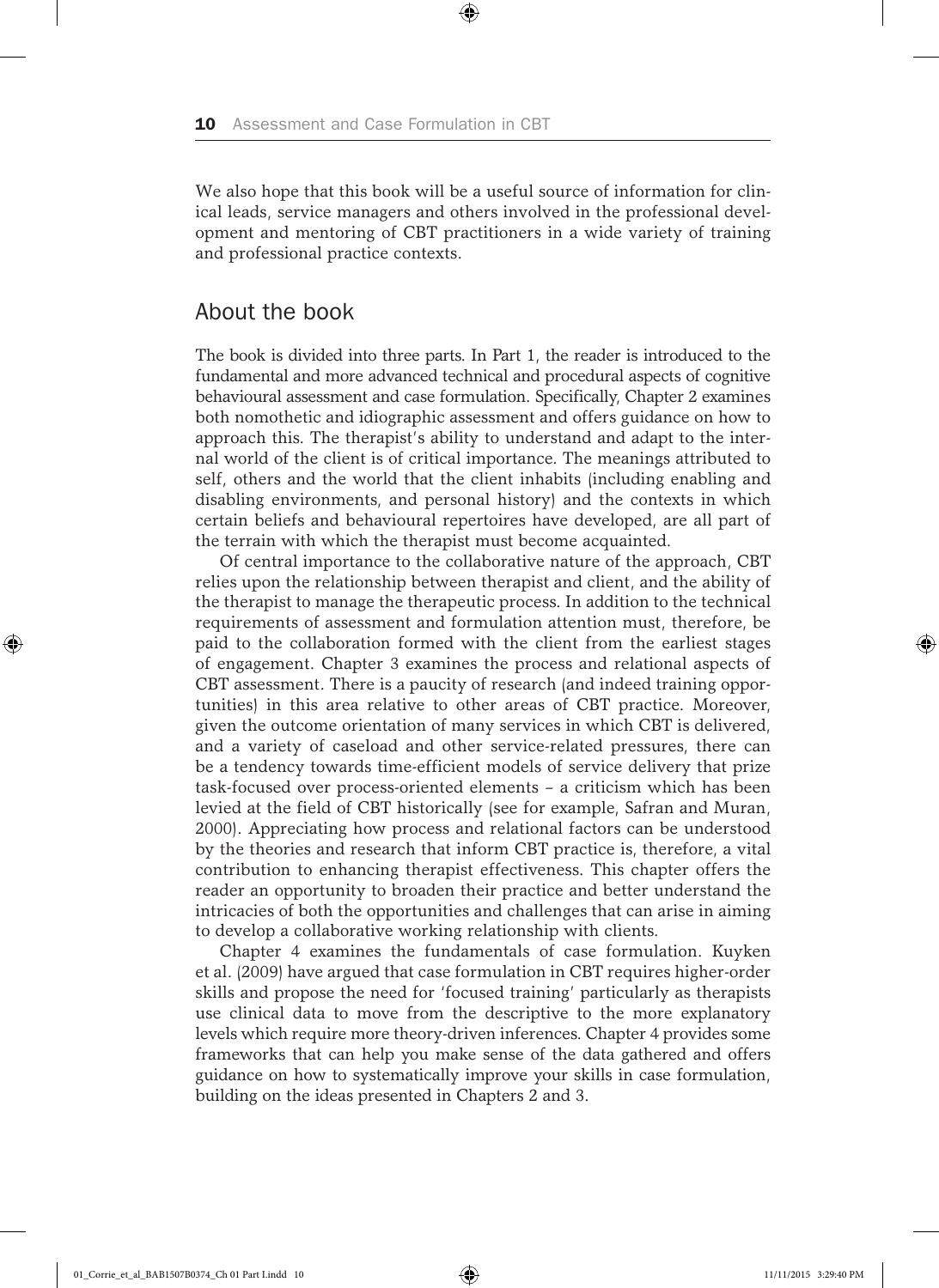⊕

Finally, Chapter 5 attends to what has been termed a 'transdiagnostic' approach, considering more integrative models of assessment and case formulation. In recent years, much of the research within CBT has been dominated by a disorder-specific outlook, with approaches to assessment, formulation and intervention adapted for the needs of a particular psychological difficulty or diagnostic classification. However, as noted by Harvey et al. (2004), there are marked similarities in cognitive and behavioural processes across clinical presentations. This has given rise to an interest in those processes that appear to be 'shared' across disorders. As an important development within the field of CBT, Chapter 5 considers the implications of this for our approaches to CBT-focused assessment and formulation so that readers can have a working knowledge of this perspective, even if they choose to work using a disorder-specific approach.

In Part 2 we explore the application of CBT assessment and formulation further through a series of case studies drawn directly from our contributors' clinical work. This enables readers to appreciate how the material of Part 1 can be applied to clients with different needs and presenting concerns.

The case study chapters are divided into two sections. In the first section, the reader can learn how to approach their CBT practice with potentially more straightforward clinical presentations. We have grouped under this category those chapters describing work with clients who are experiencing panic disorder and agoraphobia; depression (using a traditional Beckian approach and then in the following chapter a contemporary behavioural approach); health anxiety; generalized anxiety disorder; and social anxiety. In the second section, we have grouped together those chapters that describe work with clients whose clinical presentations are potentially more complex, namely obsessive-compulsive disorder (OCD); post-traumatic stress disorder (PTSD); physical health problems; borderline personality disorder; and psychosis. It should be noted here that the distinction between 'simple' and 'complex' case studies is somewhat arbitrary and used principally for ease of organizing the material. It is not meant to imply that the case studies in the first section describe 'easy' clinical presentations or indeed that the second section details work with clinical presentations that will be inevitably complex to conceptualize and challenging to work with. Nonetheless, as complexity increases, therapists often find themselves needing to make adaptations that can accommodate the specific difficulties with which clients are grappling, and which take the work beyond the boundary of the existing evidence-base. The direction that these adaptations may take is addressed by our contributors through the recommendations and guidance they provide, based on their extensive experience of the clinical presentation described.

Finally in Part 3, a shorter section, we offer some concluding comments and recommendations for the field as a whole. We reflect on progress in assessment and formulation over the last few years, identify potential trends, opportunities and challenges for the future, and offer some final thoughts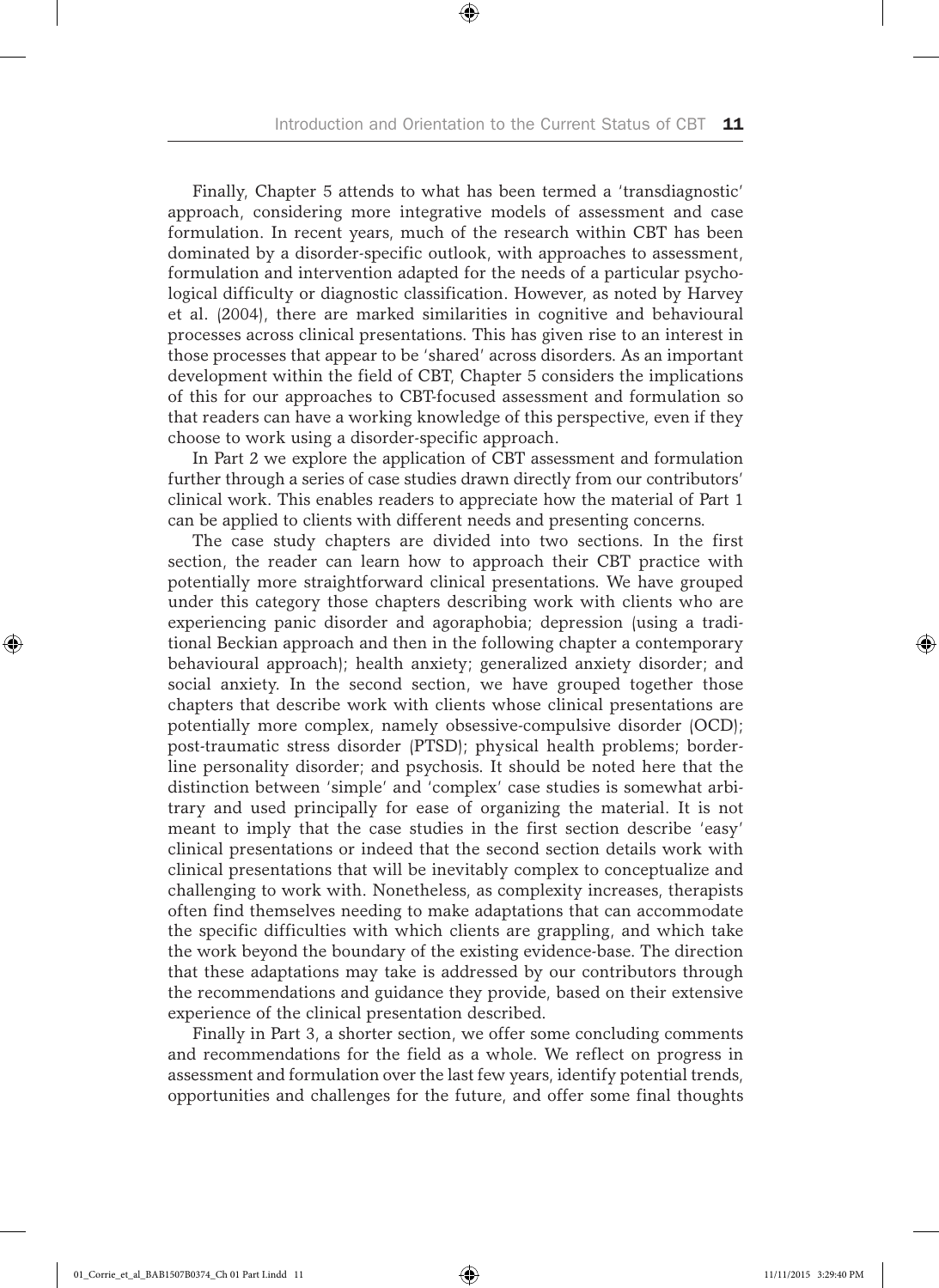on developing competence in CBT assessment and case formulation. We conclude the book with a reflective practice task for you to use for yourselves (or with your supervisees and students if you are in a training role) to inform the ongoing development of your learning and any next steps that you might wish to take in enhancing your CBT-related knowledge and skills.

⊕

### How to use the book

This book can help you structure your clinical thinking more effectively and systematically and we would encourage you to personalize your reading to your own learning and development needs. It is, therefore, worth spending some time considering what your primary learning needs might be and how you can use the book to best advantage. Are you, for example, at the start of your career and seeking to establish a framework that you can use to support the development of your practice? Or are you seeking to hone your assessment and formulation skills in the context of a specific disorder (you may feel relatively confident working with depression, but somewhat mystified by OCD). Or as an experienced practitioner do you suspect that with the passage of time there has been some 'therapist drift' (Waller, 2009) and that you have slipped into bad habits which you would like to rectify? Alternatively, you may be a supervisor or trainer wanting to find helpful ways of introducing key concepts and approaches that can support your work as a mentor to junior members of the profession. Not all of the contents will be equally relevant to your professional requirements, so feel free to skip over any chapters which do not apply to you at this point in your career.

You will also find it helpful to give some thought to what you might need to support you in your learning. You may, for example, want to try out one or two of the frameworks on offer and make notes of your results in a learning journal. A growing area of interest in the CBT literature is the development of the professional self of the practitioner (see Bennett-Levy et al., 2015; Corrie and Lane, 2015) and we embrace this here, encouraging you to interact with the material, ponder its implications for your work and your effectiveness and where appropriate to experiment with the ideas presented. Although we do our best to signpost key debates within the field as they relate to matters of CBT assessment and formulation, it is beyond the scope of this book to review broader conceptual, professional and political issues in detail. If questions arise, you will find it helpful to refer to the additional reading lists provided as well drawing on the networks of professional development that are available to you.

However you decide to support your learning, we hope that by engaging with the material and the recommended exercises, you are challenged to think about your practice in new ways. This may feel exciting or unsettling and you may find yourself confronting questions that are most suitably

01\_Corrie\_et\_al\_BAB1507B0374\_Ch 01 Part I.indd 12 11/11/2015 3:29:40 PM